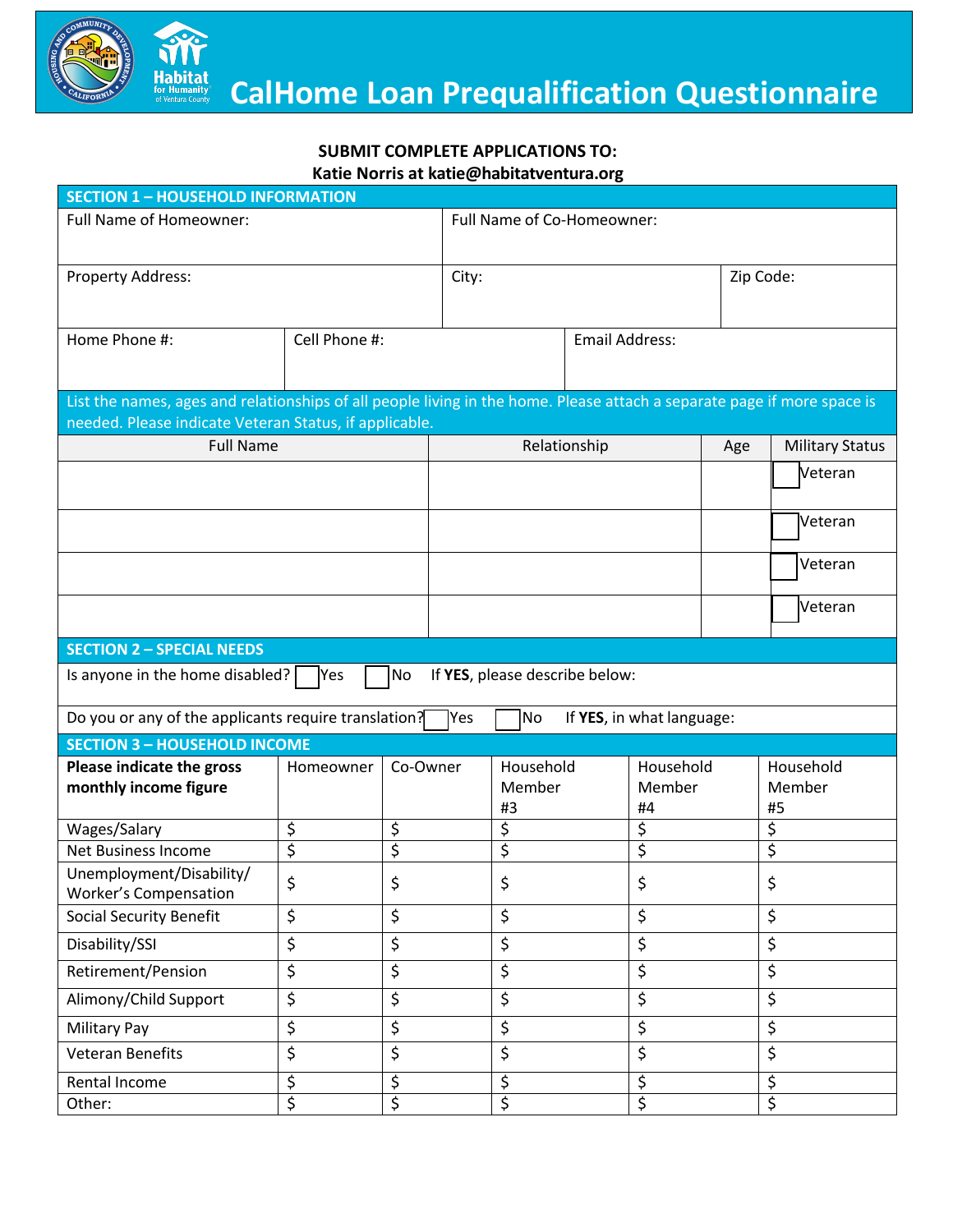| <b>SECTION 4 - FUNDING TO REPAIR OR REBUILD YOUR HOME</b>                                      |                                                        |  |  |  |  |  |
|------------------------------------------------------------------------------------------------|--------------------------------------------------------|--|--|--|--|--|
| <b>FEMA or State Disaster Award payment</b>                                                    | \$                                                     |  |  |  |  |  |
| <b>Insurance Settlements</b>                                                                   | \$                                                     |  |  |  |  |  |
| SBA/other Disaster Loans                                                                       | \$                                                     |  |  |  |  |  |
| <b>Bank Loan</b>                                                                               | $\overline{\varsigma}$                                 |  |  |  |  |  |
| Other                                                                                          | \$                                                     |  |  |  |  |  |
| <b>SECTION 5 - MORTGAGE AND PROPERTY INFORMATION</b>                                           |                                                        |  |  |  |  |  |
| FEMA declaration number:                                                                       | <b>FEMA Registration Number:</b>                       |  |  |  |  |  |
|                                                                                                |                                                        |  |  |  |  |  |
|                                                                                                |                                                        |  |  |  |  |  |
| Are you making mortgage loan payments on your                                                  | Do you own any other real estate? $\Box$ Yes $\Box$ No |  |  |  |  |  |
| home? $\Box$ Yes<br>$\Box$ No                                                                  | If YES, please list here:                              |  |  |  |  |  |
| If YES, How much is your payment:                                                              |                                                        |  |  |  |  |  |
| <b>No</b>                                                                                      |                                                        |  |  |  |  |  |
| Are you current on your mortgage?<br> Yes                                                      | Do you have Homeowner's insurance? Yes No              |  |  |  |  |  |
| If NO, please explain:                                                                         | If NO, please explain:                                 |  |  |  |  |  |
|                                                                                                |                                                        |  |  |  |  |  |
| What is the estimated cost to repair or rebuild your                                           | What is the estimated value of your property after the |  |  |  |  |  |
| home?                                                                                          | rehabilitation is complete?                            |  |  |  |  |  |
| If NOT SURE, please explain:                                                                   | If NOT SURE, please explain:                           |  |  |  |  |  |
|                                                                                                |                                                        |  |  |  |  |  |
|                                                                                                |                                                        |  |  |  |  |  |
| Have you hired a general contractor? $\Box$ Yes $\Box$ No If YES, please list their firm name: |                                                        |  |  |  |  |  |
|                                                                                                |                                                        |  |  |  |  |  |
|                                                                                                |                                                        |  |  |  |  |  |
| Do you have building permits: $\Box$ Yes $\Box$ No If YES, please list the permits obtained:   |                                                        |  |  |  |  |  |
|                                                                                                |                                                        |  |  |  |  |  |
|                                                                                                |                                                        |  |  |  |  |  |
| Do you need assistance with the construction process?   Yes<br><b>No</b>                       |                                                        |  |  |  |  |  |
| <b>SECTION 6 - SCOPE OF CONSTRUCTION WORK</b>                                                  |                                                        |  |  |  |  |  |
|                                                                                                |                                                        |  |  |  |  |  |
| BRIEFLY DESCRIBE THE TYPE OF CONSTRUCTION WORK NEEDED ON YOUR HOME. ATTACH A SEPARATE SHEET OF |                                                        |  |  |  |  |  |
| PAPER IF YOU NEED ADDITIONAL SPACE.                                                            |                                                        |  |  |  |  |  |
| <b>AREA OF NEED</b>                                                                            | <b>DESCRIPTION OF NEED</b>                             |  |  |  |  |  |
| <b>Full Reconstruction: Site Built, Manufactured, or Mobile</b>                                |                                                        |  |  |  |  |  |
| Home                                                                                           |                                                        |  |  |  |  |  |
|                                                                                                |                                                        |  |  |  |  |  |
| Repair or rehabilitation of home to meet local standards                                       |                                                        |  |  |  |  |  |
|                                                                                                |                                                        |  |  |  |  |  |
|                                                                                                |                                                        |  |  |  |  |  |
| Construction or reconstruction of an ADU or JADU                                               |                                                        |  |  |  |  |  |
|                                                                                                |                                                        |  |  |  |  |  |
|                                                                                                |                                                        |  |  |  |  |  |
| Room addition to prevent overcrowding                                                          |                                                        |  |  |  |  |  |
|                                                                                                |                                                        |  |  |  |  |  |
| Modifications to improve accessibility                                                         |                                                        |  |  |  |  |  |
|                                                                                                |                                                        |  |  |  |  |  |
|                                                                                                |                                                        |  |  |  |  |  |
| Other: Identify other reconstruction or repairs requested but                                  |                                                        |  |  |  |  |  |
| not listed above.                                                                              |                                                        |  |  |  |  |  |
|                                                                                                |                                                        |  |  |  |  |  |



Habitat for Humanity of Ventura provides equal housing opportunities for all, and ensures fair and equal accessto its programs and services regardless of race, color, religion, gender, national origin, familial status, disability, marital status, age, ancestry, sexual orientation, source of income, or other characteristics protected by law.